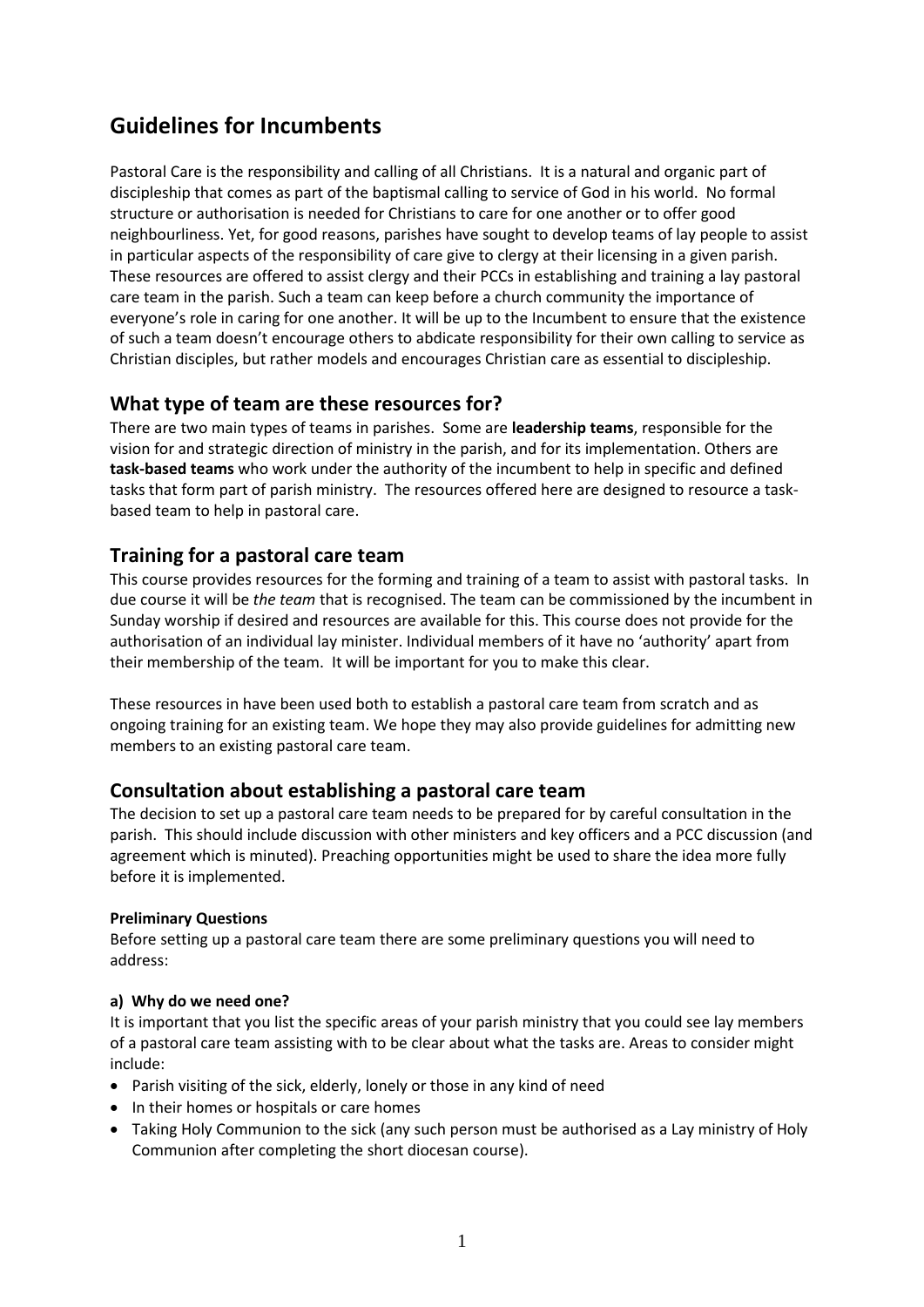- A ministry of welcome: responding to those who have filled in a card in church or visiting those new to the area
- Care for a particular group within the Church e.g. young mums, or men
- Keeping contact with those who are on the fringes of the Church
- Assisting with care for families of those who are baptised
- Being the first point of contact for those seeking marriage
- Praying with and for those who are sick.

#### **b) The Incumbent's responsibilities for oversight of a pastoral care team**

In agreeing to set up a pastoral care team, the Incumbent undertakes to provide oversight, supervision and co-ordination. Whilst it may not be necessary for all of these roles to fall to the incumbent personally, he or she carries responsibility for the work carried out in the name of the parish. The team is accountable to the incumbent and the incumbent is accountable for what members of the team do.

In particular the Incumbent will need to decide:

- i) Who will lead the 9 session course
- ii) How it will be delivered. Examples include:
- weekly or fortnightly over 9 sessions, led by you or by a suitably qualified lay or ordained person
- in blocks, e.g. over three or four Saturdays

iii) How will the team, in practical terms, be supervised and co-ordinated after they have been trained? Some suggestions for ongoing supervision and training are made in the training notes.

# **Guidelines for building a team and choosing potential members**

There are various ways to do this but we would recommend that the following **principles** are observed:

#### • **Balance and breadth**

In considering who might be a member of such a team, seek a balance that represents the congregation appropriately. Consider male / female balance, age balance, and breadth of experience. Think across the breadth of the congregation (e.g. use the electoral role) to help guard against simply thinking of those who currently do a lot in church.

#### • **A Collaborative approach**

Involve members of the leadership team (at least Incumbent and Church Wardens) in discerning who it might be appropriate to invite. This should be a collaborative and consultative exercise.

#### • **Involve the PCC**

Other ministers, key officers or the PCC should ratify the potential invitations. We would encourage this to be done confidentially – not by a show of hands. In one parish, PCC members were given a sheet of names under consideration which they are asked to affirm or otherwise with a tick or cross. Space to make a particular comment or to suggest another name might be possible. This was returned to the Incumbent in confidence and this informed the incumbent's decision about who to invite. In such a situation the PCC needs to understand that its role is advisory at this stage, though an Incumbent would be most unwise to proceed where significant reservations were indicated.